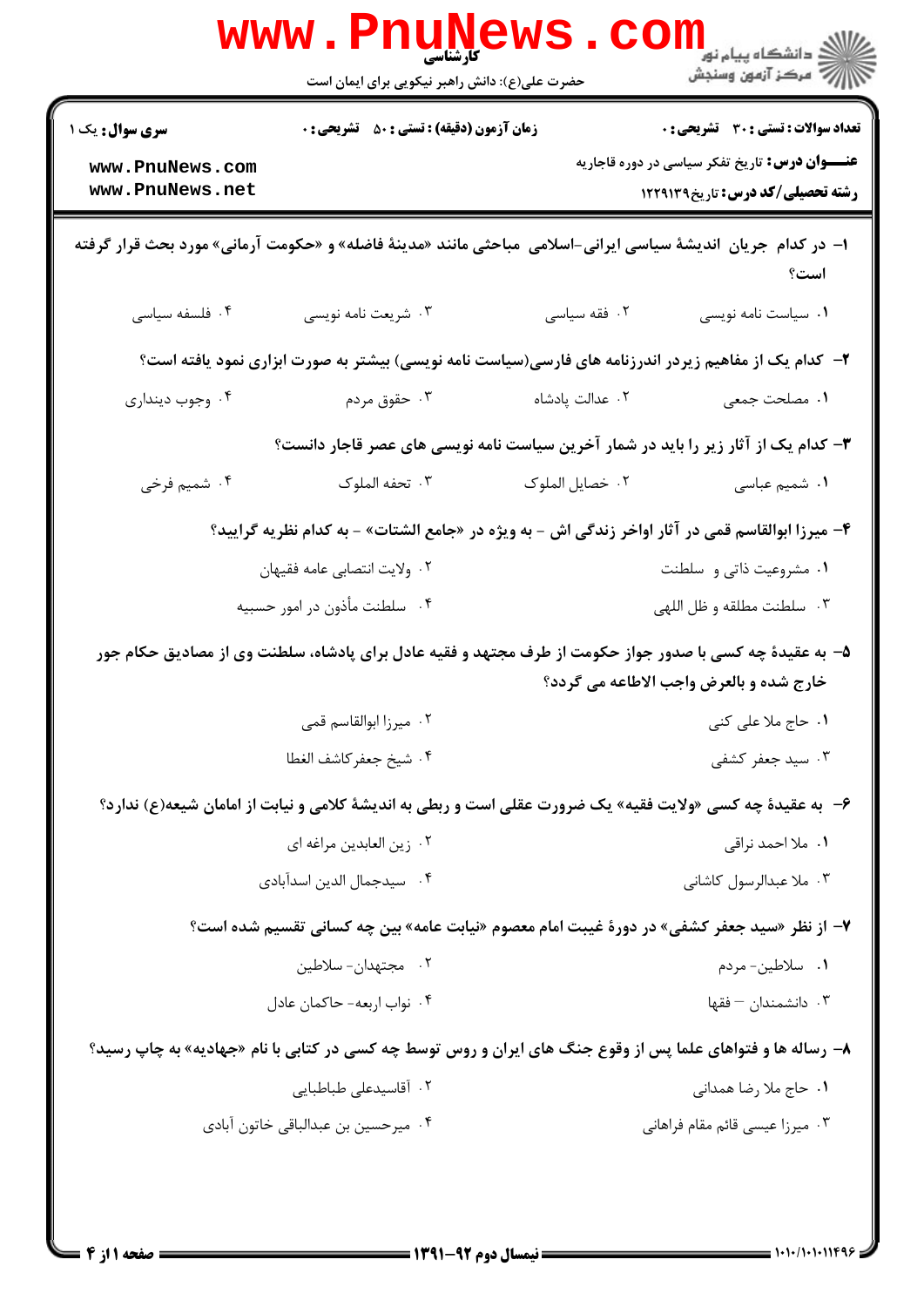| <b>www.PnuNews</b>                                                                                                                                                                                             |                                               |                      |                                                       |  |
|----------------------------------------------------------------------------------------------------------------------------------------------------------------------------------------------------------------|-----------------------------------------------|----------------------|-------------------------------------------------------|--|
|                                                                                                                                                                                                                | حضرت علی(ع): دانش راهبر نیکویی برای ایمان است |                      | ر دانشڪاه پيام نور ■<br>ا∛ مرکز آزمون وسنڊش           |  |
| <b>سری سوال : ۱ یک</b>                                                                                                                                                                                         | زمان آزمون (دقیقه) : تستی : ۵۰٪ تشریحی : ۰    |                      | <b>تعداد سوالات : تستی : 30 ٪ تشریحی : 0</b>          |  |
| www.PnuNews.com<br>www.PnuNews.net                                                                                                                                                                             |                                               |                      | <b>عنـــوان درس:</b> تاریخ تفکر سیاسی در دوره قاجاریه |  |
|                                                                                                                                                                                                                |                                               |                      | رشته تحصیلی/کد درس: تاریخ1۲۲۹۱۳۹                      |  |
| ۹–  محمدهادی علوی شیرازی در کتاب «دلیل السفرا» اساس مملکت داری و قوانین کدام کشور را به تفصیل شرح داده است؟                                                                                                    |                                               |                      |                                                       |  |
| ۰۴ روسیه                                                                                                                                                                                                       | ۰۳ آمریکا                                     | ٠٢ انگلستان          | ٠١ فرانسه                                             |  |
| +ا– کدام یک از آثار زیر شاید ًنخستین سفرنامه فرنگی به زبان فارسی باشد که در پی سفر نویسنده اش در سال<br>۱۱۹۰ق./۱۷۶۵م. به اروپا ، دربارهٔ «آزادی» به عنوان یکی از مهمترین مفاهیم اندیشهٔ سیاسی شرحی نوشته  است؟ |                                               |                      |                                                       |  |
|                                                                                                                                                                                                                | ۰۲ مسیر طالبی فی بلاد افرنجی                  |                      | ٠١ شكرف نامهٔ ولايت                                   |  |
|                                                                                                                                                                                                                | ۰۴ شرح مأموريت آجودانباشي                     |                      | ۰۳ مرآت احوال جهان نما                                |  |
| 11- عبداللطيف شوشتري در كتاب «تحفه العالم» نظام سياسي كدام كشور را به تفصيل شرح داده است؟                                                                                                                      |                                               |                      |                                                       |  |
| ۰۴ روسیه                                                                                                                                                                                                       | ۰۳ آمریکا                                     | ۰۲ انگلستان          | ٠١ فرانسه                                             |  |
| 1۲–  «ابوالفتح الحسنى الحسينى سياحت نامه اش با عنوان «سفرنامه و سياست نامه سلطان الواعظين در هند» را به دستور چه<br>کسی نوشت؟                                                                                  |                                               |                      |                                                       |  |
| ۰۴ سپهسالار                                                                                                                                                                                                    | ۰۳ فتحعلی شاه                                 | ۰۲ امپرکبیر          | ۰۱ محمدشاه                                            |  |
| ۱۳- چه کسی انگلستان را «ولایت آزادی» نامیده و در سفرنامه اش دربارهٔ اجزای دولت انگلیس می نویسد: «منقسم به سه قسم<br>است. اولاً پادشاه و ثانیاً لارد و یا خوانین، ثالثاً کامن یا وکیل عامه مردم»؟               |                                               |                      |                                                       |  |
|                                                                                                                                                                                                                | ۰۲ میرزا یوسف مستشارالدوله                    |                      | ٠١ ميرزا صالح شيرازي                                  |  |
| ۰۴ میرزا ابوطالب اصفهانی                                                                                                                                                                                       |                                               |                      | ۰۳ میرزا حسین آجودانباشی                              |  |
| ۱۴– کدام نویسنده  دولت انگلستان را به «دولت خاص» و «دولت عام» تقسیم کرده و در سفرنامه اش به کارکرد پارلمانی احزاب<br>در نظام مشروطه انگلیس اشاره کرده است؟                                                     |                                               |                      |                                                       |  |
| ۰۴ میرزا مصطفی افشار                                                                                                                                                                                           | ۰۳ رضاقلی میرزا                               | ۰۲ میرزا صالح شیرازی | ۰۱ خسرو میرزا                                         |  |
| ۱۵– میرزا آقاخان نوری به چه دلیل از چاپ و انتشار کتاب مخزن الوقایع جلوگیری کرد؟                                                                                                                                |                                               |                      |                                                       |  |
| ۰۲ زیرا مردم از اوضاع اروپا آگاه می شدند.                                                                                                                                                                      |                                               |                      | ۰۱ از اقدامات امیر کبیر تمجید کرده بود.               |  |
|                                                                                                                                                                                                                | ۰۴ اشاره نویسنده به مفاد قرارداد پاریس        |                      | ٠٣ دستور ناصرالدين شاه را اطاعت كرد.                  |  |
| ۱۶– طرح اصلاح خط و الفبا ًبه عنوان شرط اول هر گونه اصلاح گری توسط کدام یک از شخصیت های دورهٔ قاجار برای کمک به<br>باسواد شدن مردم پیشنهاد شد؟                                                                  |                                               |                      |                                                       |  |
| ۰۴ میرزا آقاخان                                                                                                                                                                                                | ۰۳ طالبوف                                     | ۰۲ آخوندزاده         | ۰۱ میرزا ملکم                                         |  |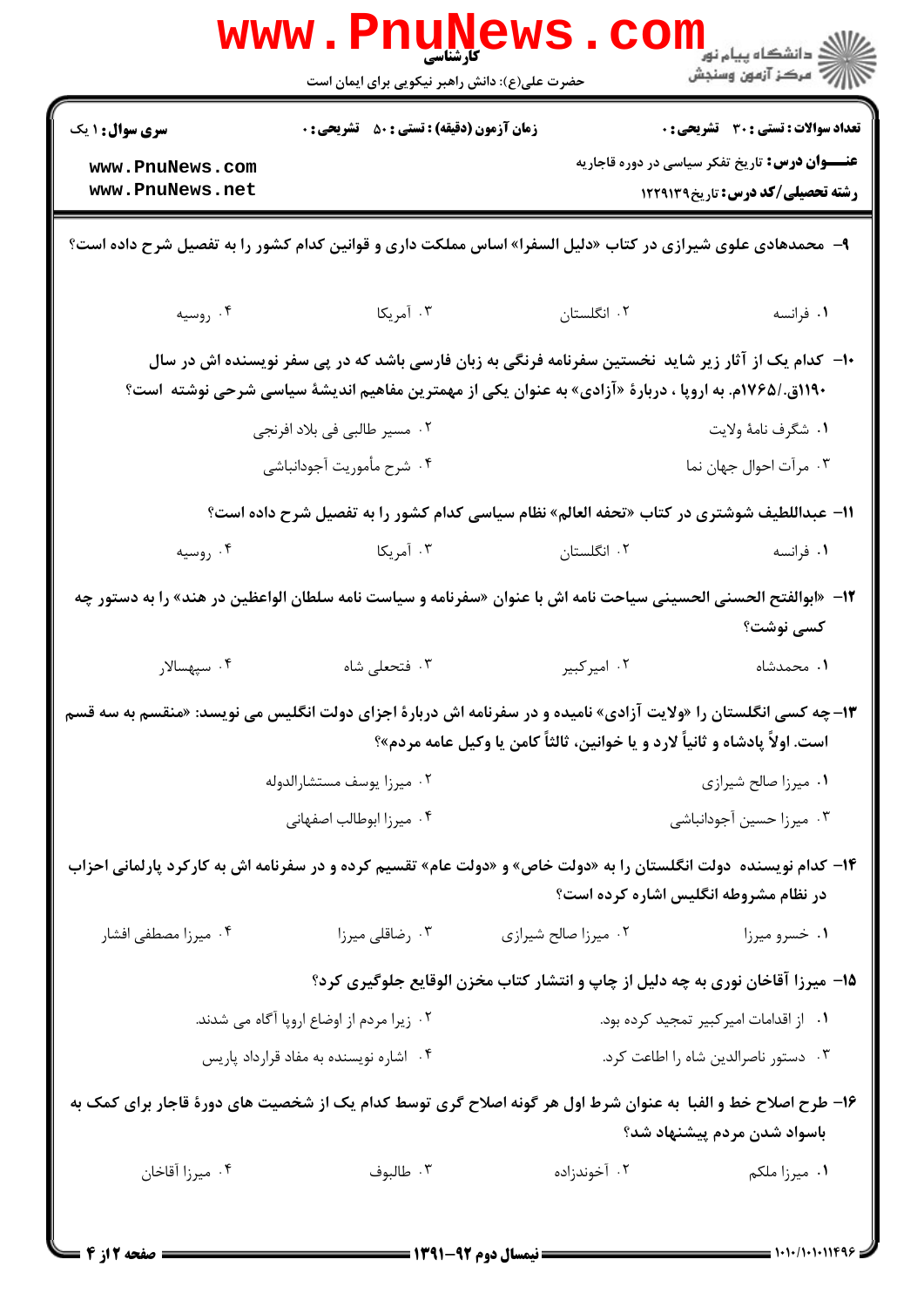| <b>WWW</b>                                                                                                                                                                                    |                        | ر دانشڪاه پيام نور <mark>−</mark><br>ا∛ مرکز آزمون وسنڊش                                                                                                                                                                                                                                                                                                                                                                                                                                                                          |  |  |
|-----------------------------------------------------------------------------------------------------------------------------------------------------------------------------------------------|------------------------|-----------------------------------------------------------------------------------------------------------------------------------------------------------------------------------------------------------------------------------------------------------------------------------------------------------------------------------------------------------------------------------------------------------------------------------------------------------------------------------------------------------------------------------|--|--|
| <b>زمان آزمون (دقیقه) : تستی : 50 ٪ تشریحی : 0</b><br><b>سری سوال : ۱ یک</b>                                                                                                                  |                        | <b>تعداد سوالات : تستی : 30 ٪ تشریحی : 0</b>                                                                                                                                                                                                                                                                                                                                                                                                                                                                                      |  |  |
|                                                                                                                                                                                               |                        | <b>عنـــوان درس:</b> تاریخ تفکر سیاسی در دوره قاجاریه<br><b>رشته تحصیلی/کد درس:</b> تاریخ۱۲۲۹۱۳۹                                                                                                                                                                                                                                                                                                                                                                                                                                  |  |  |
|                                                                                                                                                                                               |                        |                                                                                                                                                                                                                                                                                                                                                                                                                                                                                                                                   |  |  |
| ۰۲ نقادی از اوضاع سیاسی و اجتماعی                                                                                                                                                             |                        | ٠١ مخالفت اسلام با بي قانوني و استبداد                                                                                                                                                                                                                                                                                                                                                                                                                                                                                            |  |  |
| ۰۴ مخالفتی با تفکرات آخوندزاده نداشت                                                                                                                                                          |                        | ۰۳ لزوم نوشتن یک قانون برای تمام مملکت                                                                                                                                                                                                                                                                                                                                                                                                                                                                                            |  |  |
| ۱۸– در کدام یک از آثار زیر برای نخستین بار در زبان فارسی با پیروی از تقسیم بندی«منتسکیو»  حکومت به سه نوع<br>«جمهوری»، «سلطنتی مطلقه» و «سلطنتی معتدل» تقسیم بندی و با دقت شرح و نقد شده است؟ |                        |                                                                                                                                                                                                                                                                                                                                                                                                                                                                                                                                   |  |  |
| ۰۳ کتابچهٔ غیبی                                                                                                                                                                               | ٠٢ مكتوبات جلال الدوله | ٠١ مسير طالبي                                                                                                                                                                                                                                                                                                                                                                                                                                                                                                                     |  |  |
| ۱۹– کدام گزینه برای اثبات این معنی نوشته شده است که اصول اعلامیهٔ حقوق بشر و قانون اساسی فرانسه با روح قوانین و<br>آموزه های دین اسلام سازگاری و هماهنگی دارد؟                                |                        |                                                                                                                                                                                                                                                                                                                                                                                                                                                                                                                                   |  |  |
| ٠٣ طبايع الاستبداد                                                                                                                                                                            | ۰۲ تعریف نامه          | ۰۱ مکتوبات                                                                                                                                                                                                                                                                                                                                                                                                                                                                                                                        |  |  |
|                                                                                                                                                                                               |                        | پیامدهای آن هشدار می دهد؟                                                                                                                                                                                                                                                                                                                                                                                                                                                                                                         |  |  |
| ۰۲ ملاهادی نجم آبادی                                                                                                                                                                          |                        | ٠١ عبدالرحيم طالبوف تبريزي                                                                                                                                                                                                                                                                                                                                                                                                                                                                                                        |  |  |
| ۰۴ سیدجمال الدین اسدآبادی                                                                                                                                                                     |                        | ۰۳ مجدالملک سینکی                                                                                                                                                                                                                                                                                                                                                                                                                                                                                                                 |  |  |
|                                                                                                                                                                                               |                        |                                                                                                                                                                                                                                                                                                                                                                                                                                                                                                                                   |  |  |
| ۰۳ سیاسی                                                                                                                                                                                      | ۲. فلسفی               | ۱. فقهی                                                                                                                                                                                                                                                                                                                                                                                                                                                                                                                           |  |  |
|                                                                                                                                                                                               |                        |                                                                                                                                                                                                                                                                                                                                                                                                                                                                                                                                   |  |  |
| ٠٢ دوران تبعيد- دورة ناصرالدين شاه                                                                                                                                                            |                        | ٠١ دوران جواني- دورة محمدشاه                                                                                                                                                                                                                                                                                                                                                                                                                                                                                                      |  |  |
| ۰۴ پیش از مشروطه- دورهٔ مظفرالدین شاه                                                                                                                                                         |                        | ۰۳ پس از مرگ - دورهٔ رضاشاه                                                                                                                                                                                                                                                                                                                                                                                                                                                                                                       |  |  |
| ۲۳−٪ میرزا عبدالرحیم طالبوف کتاب را به سبک کتاب «امیل» نوشته «ژان ژاک روسو» در بارهٔ تعلیم و<br>تربيت نوشت.                                                                                   |                        |                                                                                                                                                                                                                                                                                                                                                                                                                                                                                                                                   |  |  |
| ٠٢ مسالک المحسنين                                                                                                                                                                             |                        | ۰۱ سفينه طالبي                                                                                                                                                                                                                                                                                                                                                                                                                                                                                                                    |  |  |
| ۰۴ ایضاحات در خصوص آزادی                                                                                                                                                                      |                        | ٠٣ مسايل الحيات                                                                                                                                                                                                                                                                                                                                                                                                                                                                                                                   |  |  |
|                                                                                                                                                                                               |                        | پارلمانی می انجامد.                                                                                                                                                                                                                                                                                                                                                                                                                                                                                                               |  |  |
|                                                                                                                                                                                               |                        |                                                                                                                                                                                                                                                                                                                                                                                                                                                                                                                                   |  |  |
|                                                                                                                                                                                               |                        | حضرت علی(ع): دانش راهبر نیکویی برای ایمان است<br>۱۷- میرزا ملکم خان در چه مورد با تفکرات آخوندزاده مخالف بود؟<br><b>۲۰</b> - چه کسی در کتاب «کشف الغرایب فی الامورالعجایب» به انحطاط دولت قاجار و نظام اداری ایران اشاره کرده و نسبت به<br>21− به باور سیدجمال الدین اسدآبادی چگونه تفکری«انسان را به انسان می فهماند» و موجد تمدّن و ترقّی  است؟<br>۲۲−  کتاب «تحریر العقلاء» نوشته شیخ هادی نجم آبادی در چه زمانی به چاپ رسید؟<br>۲۴–۔ برخلاف میرزا ملکم که پیرو اصولبود، میرزا آقاخان سوسیالیت بود و غایت تفکر او به سوسیالیسم |  |  |